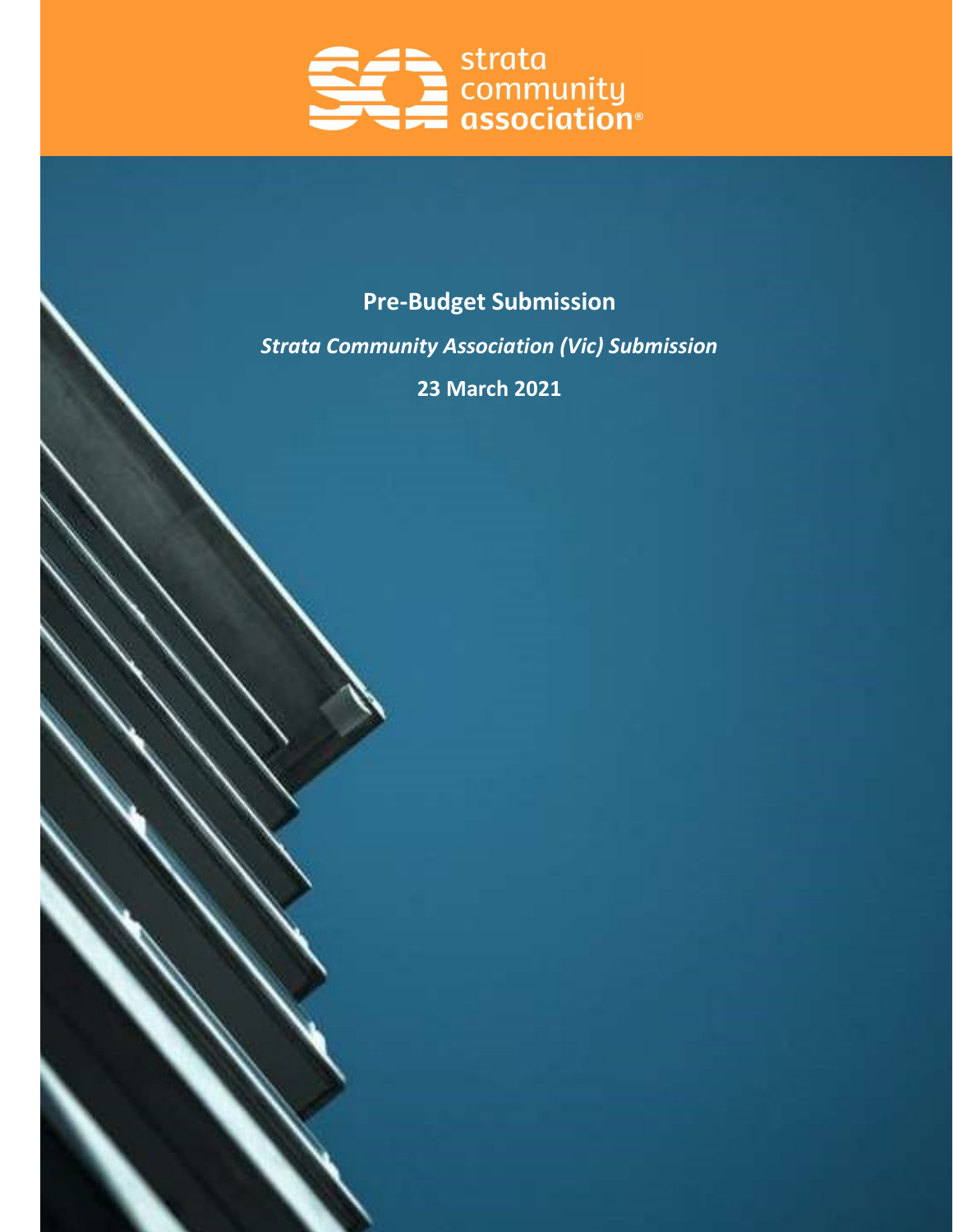

## Introduction

Strata Community Association (Vic) Ltd is the peak body for the Owners Corporations sector, which comprises commercial, industrial, and recreational properties ranging from two units in a suburban street to many hundreds of units in inner city apartment buildings. Owners Corporations represent property valued at over \$300 billion dollars and encompass commercial, retail, lifestyle resorts, retirement villages, car parks, storage facilities, industrial and, increasingly, mixed developments. More than \$1 billion per year is collected and spent. There are currently more than 85,000 active owners corporations in Victoria, covering more than 772,000 individual lots. It is estimated that around 1.5 million Victorians — a quarter of the state's population — either live in, or own property in, an owners corporation.

### Background – Strata Community Association (Vic)

SCA Victoria was established in 1990, it succeeds Owners Corporations Victoria (OCV) and Institute of Body Corporate Managers Victoria (IBCMV). SCA (Vic) members comprise more than 80 per cent of all professional owners corporation managers, with over 800 members managing upwards of 450,000 lots. SCA (Vic) Associate members are industry suppliers, including waste management providers, Essential Safety Measures managers, quantity surveyors, insurers, lawyers, accountants, facility managers, property valuers, building maintenance and tradespeople. Members benefit from representation, support, advice, and promotion. With Continuing Professional Development (CPD), Best Practice Guidelines on regulatory and legislative amendments, updates on VCAT determinations and emerging issues, SCA members are best placed to manage OCs and empower Lot Owners and occupiers.

In Victoria, the Owners Corporations Act 2006 defines an Owners Corporation as a 'body corporate which is incorporated by registration of a plan of subdivision or a plan of strata or cluster subdivision.' The individual Lot Owners form a collective known as an Owners Corporation (OC). This is a legal entity which must comply with its governing legislation and enabled regulations. Owners Corporations can choose to appoint a registered manager who will act on their direction, including engaging contractors for maintenance and repairs, on behalf of the OC. The responsibility to maintain common property and shared services is that of the owners corporation. The manager assists the OC to meet these and other obligations. As part of the Annual General Meeting, Lot Owners collectively agree on a budget to the fund ongoing maintenance and shared service costs. Items agreed can include the management fee, caretaking costs including gardening, utility charges, repairs to essential services, insurance premiums and waste management expenses. These are funded through fees/levies.

For further information about this submission, please contact Shaun Brockman, National Policy and Advocacy Manager, SCA. Shaun.brockman@strata.community.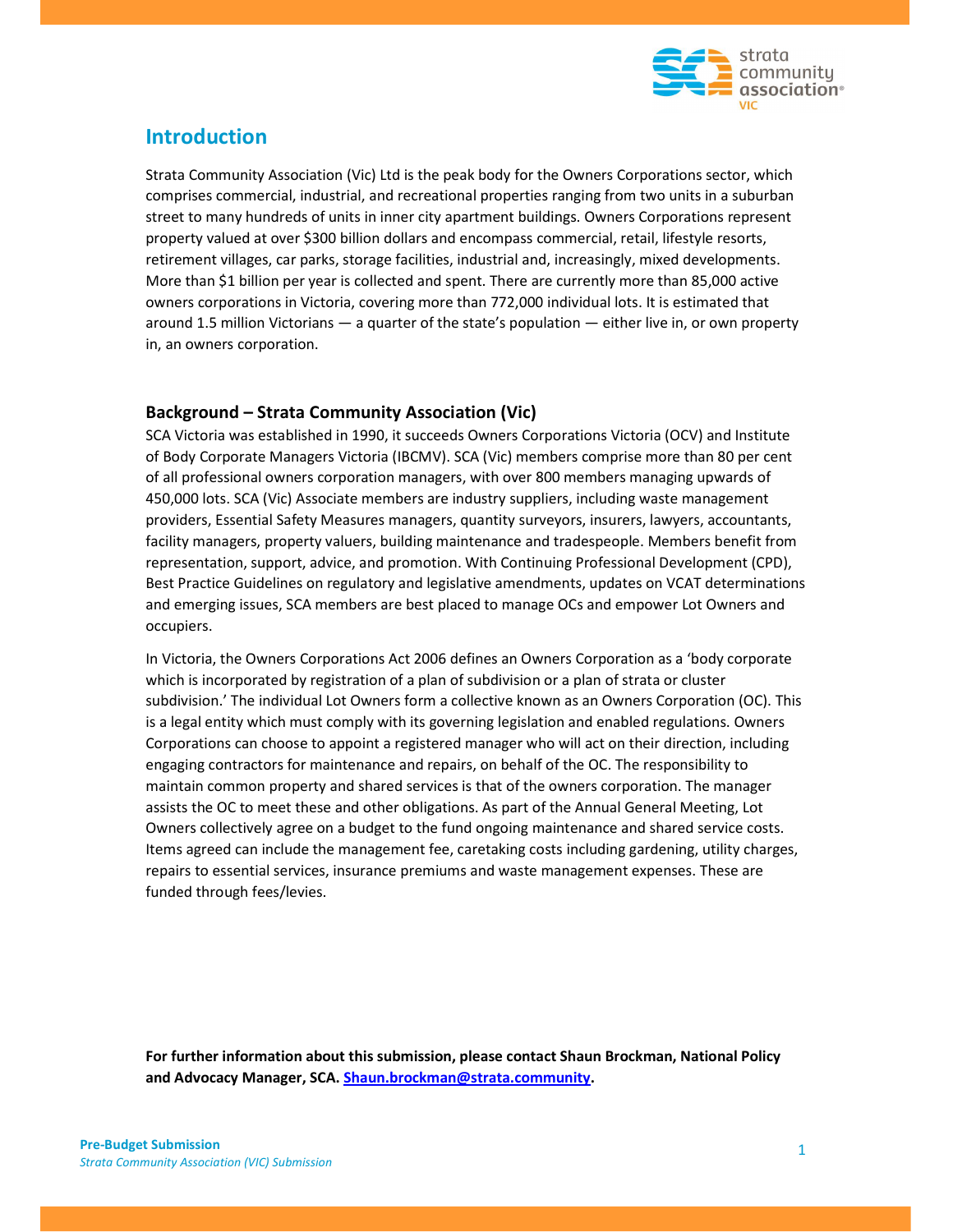

## SCA (Vic)'s Pre-Budget Submission

#### **Summary**

SCA (Vic) has proposed a series of priorities for consideration by the Victorian Government in the delivery of its 2021-2022 budget; these are as follows:

- 1. Support for Strata Communities Post-JobKeeper
- 2. Documentation and Building Manuals
- 3. Emergency Management Plans for Residential Buildings
- 4. COVIDSafe Plans Rebate
- 5. Enabling Adoption of Microgrids, Solar and Electric Vehicles
- 6. Fairness in Strata Waste Management
- 7. Transforming Recycling
- 8. Embedded Networks
- 9. Additional Proposals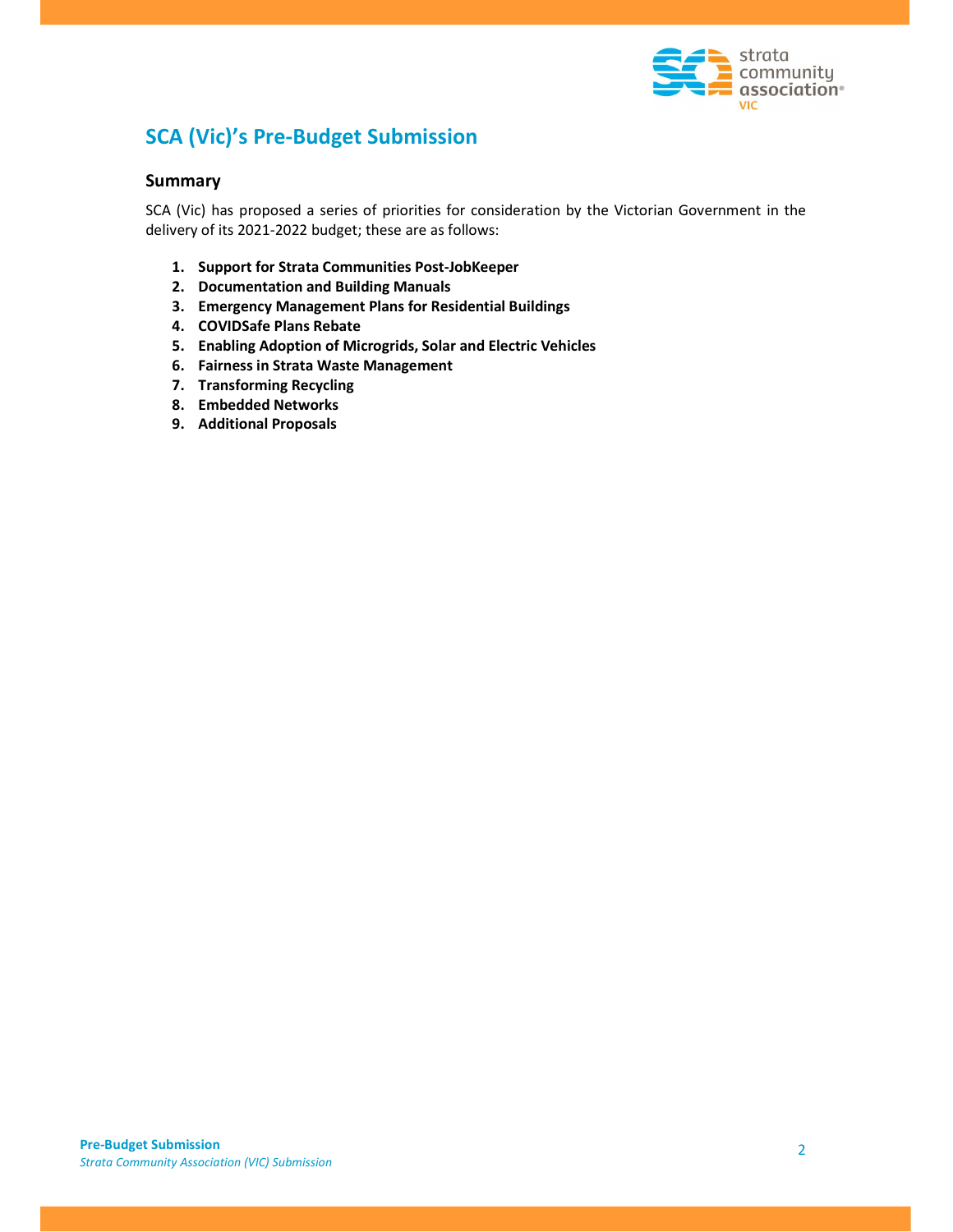

### 1. Support for Strata Communities Post-JobKeeper

The COVID-19 pandemic has affected Victoria more distinctly than the rest of Australia, owing to the individual challenges and economic hardships faced by many people as a result of unparalleled disruption to daily life and imposition of the strictest lockdowns and other countermeasures seen amongst any comparable developed nation in the world.

The Federal Government's response to the economic crisis caused by the pandemic, specifically, the creation of the JobKeeper payment subsidy for businesses to retain workers is to be commended for preventing a rise in unemployment above levels of 10 per cent.

SCA (Vic) acknowledges that this arrangement is not permanent, and that the scheduled end of JobKeeper from 28 March 2021 will likely present significant economic difficulties for many Victorians. These difficulties will include the nearly one in four Victorians residing in strata communities, who rely upon the program for financial security and peace of mind during an unpredictable period for their industries, careers, and livelihoods.

Owners Corporations are dependent on levies raised from owners, whether employed or unemployed, while debtor levels generally follow the trend of unemployment figures.

Identifying this as a significant issue facing the sector, SCA surveyed strata manager in August 2020 (of which 60 per cent of participants were based in Victoria) and showed that approximately 46.5 per cent of respondents indicated an increased numbers of lot owners or committees requesting strata levies be deferred, waived or payments made in instalments. In addition, approximately 72 per cent were identified as requesting these concessions.

Approximately 45.2 per cent of respondents in the same survey identified greater numbers of 10-day arrears clients compared to the same time in the previous quarter (Q2 2020).

A projected increase in unemployment from 6.4 per cent to as high as 8 per cent arising from the conclusion of JobKeeper, stands to place strain on the finances of some Victorian Owners Corporations. In particular, their ability to service debts, afford insurance cover and carry out maintenance works could be adversely affected.

To address this potential issue, SCA (Vic) is asking the Victorian Government JobKeeper to protect lot owners in arrears who meet eligibility criteria to be determined with industry consultation with JobKeeper the provision of short-term, interest-free loans to cover levy costs.

In doing so, strata communities across Victoria will be best protected in terms of health and safety, financial security, and quality of life for owners and residents.

#### Recommendations:

- Establishment by the Victorian Government of a pool of funds to cover short-term, interest free loans for lot owners in arrears and who have also come off of JobKeeper post-28 March 2021.
- Increased funding by government to the Victorian Property Fund (VPF) to act as an overdraw facility, whereby affected Owners Corporations can apply for relief based on fair eligibility criteria.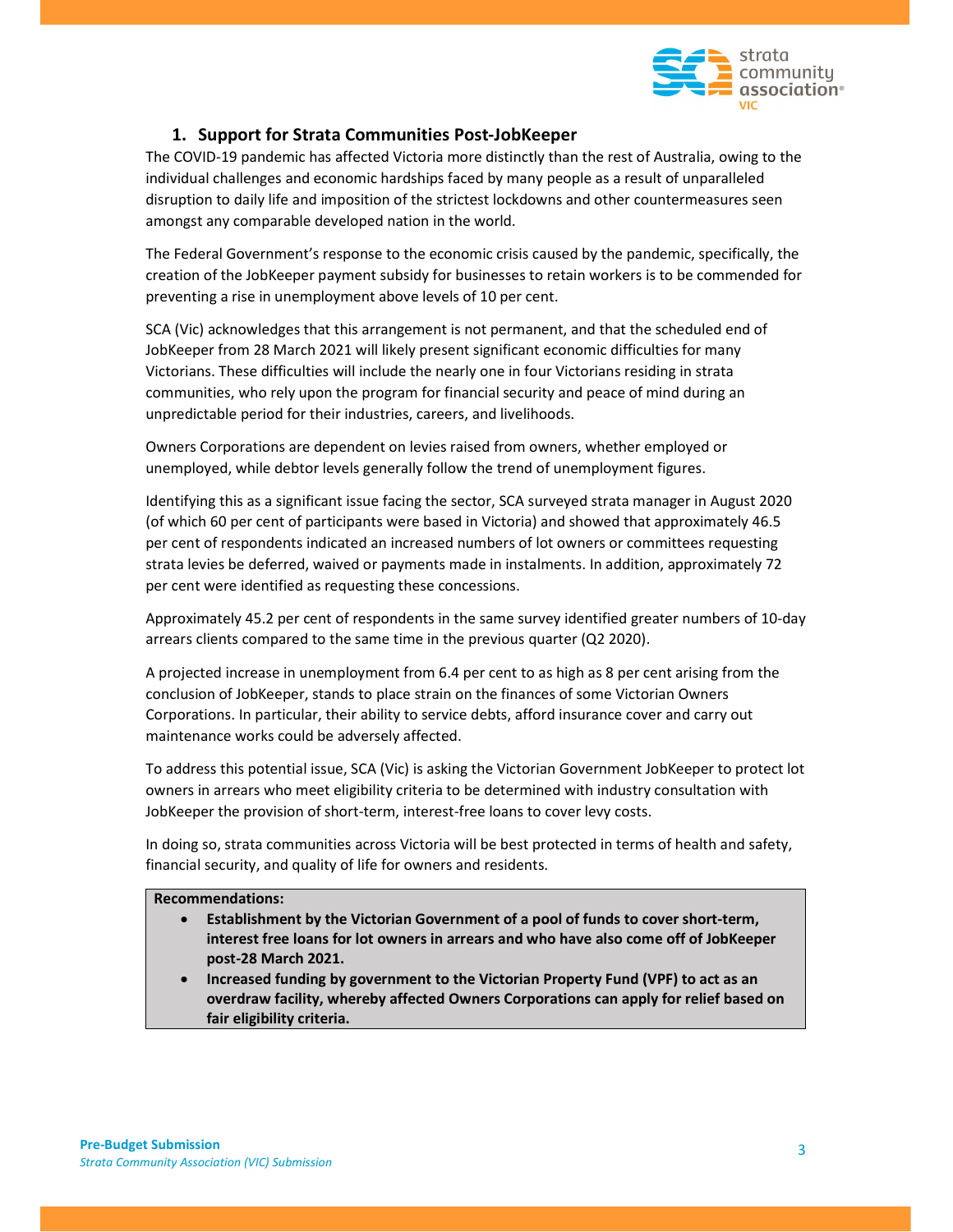

## 2. Documentation and Building Manuals

A primary learning experience from the work of the Victorian Building Authority (VBA), Melbourne Metropolitan Fire Brigade (MFB) and Cladding Safety Victoria (CSV) is that having base building data available is critical to assess risk quickly and improve critical outcomes in relation to cladding.

Regulatory reform generally has failed consumers and not delivered the mandated requirement for the handover of base building information.

Recent changes to the Owners Corporations Act 2006 have attempted to address this by requiring a Building Maintenance Manual, Asset Register, and a long-term Maintenance Plan to be handed over. There is no specificity of what any of these items are and what they must contain.

SCA (Vic), in collaboration with Engineers Australia, has created a Best Practice Building Manual for the Built Environment sector to adopt. In the absence of a uniform standard for building manuals, Owners Corporations require financial support for the sourcing of documentation which should have been provided by developers at handover.

Funding is required to harvest base building information for those existing buildings where no documentation or incomplete documentation has been handed over. The funding would allow an appropriate qualified professional to source or recertify critical building systems.

A pilot program could be conducted for buildings that are on the CSV list but are yet to commence the search and collation of base building information. The pilot could then inform the scope of the wider collation of base building documents as well as support the CSV project team.

Buildings with flammable cladding, but which do not meet eligibility requirements for the CSV removal program, will be supported on a level footing in terms of ensuring safety and compliance with regulations concerning cladding if this funding is allocated.

SCA (Vic) calls upon the Victorian Government to act to provide funding to source the required documentation to allow a risk assessment and rectification of defective buildings not currently being addressed by CSV.

SCA (Vic) also supports creating a portal dedicated to the retention of the base building documents for the basis of design, construction, and maintenance of multi-unit dwellings; accessibility to documentation is critical to the consumer rights, safety and wellbeing of new and existing owners and renters.

#### Recommendations:

- Financial support for Owners Corporations to source base building with and without cladding, in line with Better Practice Building Manual.
- Financial and administrative support to create a portal containing construction, design, and maintenance documentation for multi-unit buildings.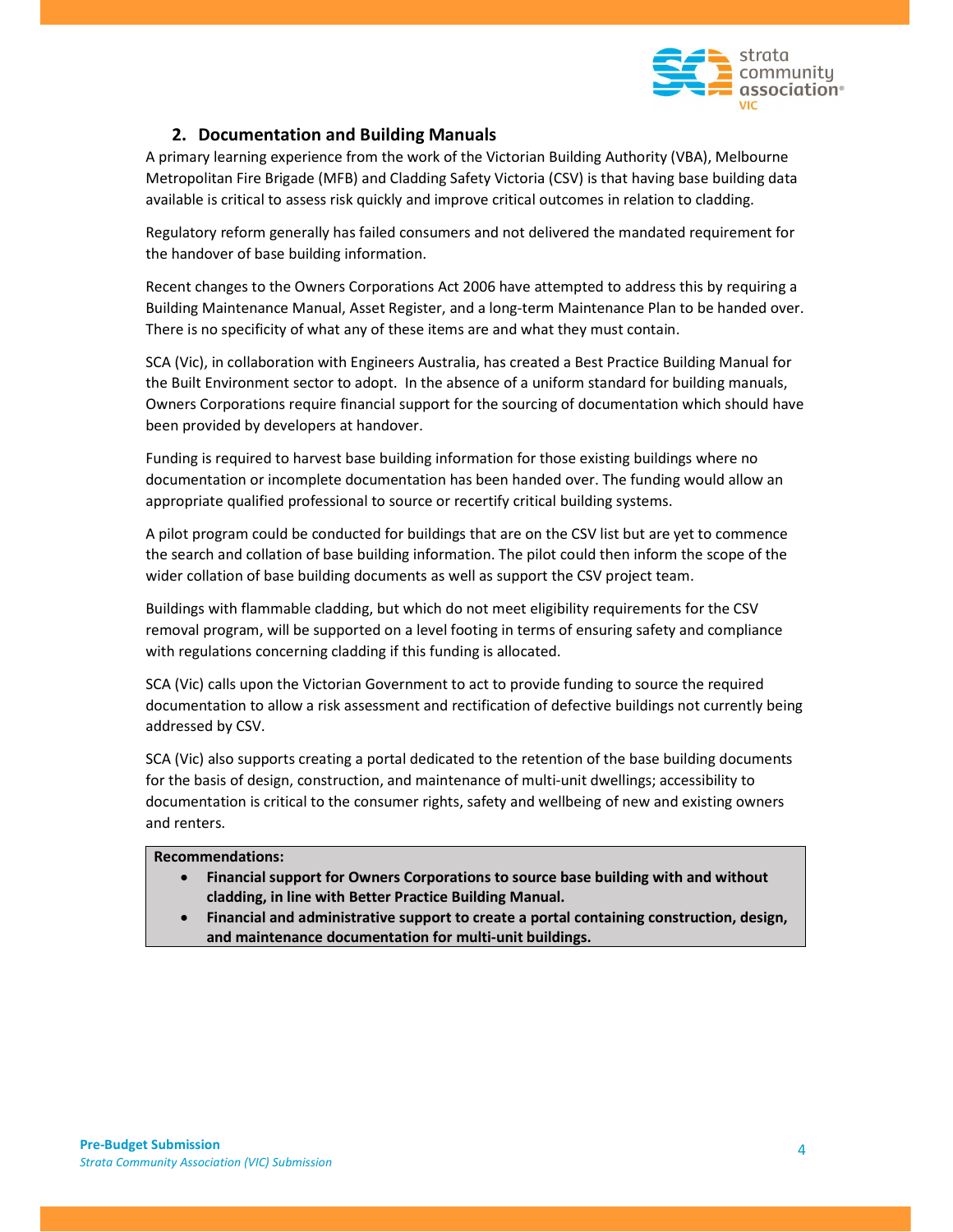

### 3. Emergency Management Plans for Residential Buildings

The Emergency Management Legislation Amendment Act 2018 establishes a new integrated, comprehensive, and coordinated framework for emergency management planning at state, regional and municipal levels.

Under the State Emergency Management Plan (SEMP) – Roles & Responsibilities there are 15 emergency risks assessed as significant for the State and relevant mitigation activities as well as a list of participating agencies that could be involved in any aspect of the mitigation activity, including regulatory oversight and policy development.

It is not clear from the SEMP where and how multi-unit dwellings, some of which are suburbs in size and in name are adequately catered for.

It was clear in the management of the COVID-19 Pandemic that these multi-unit dwellings have been classed as a single dwelling home or as a business – neither of which is correct nor adequately protected the inhabitants.

During the beginning of residential tower lockdowns in June and July 2020, the potential for shared residential spaces to transmit COVID-19 became the subject of public attention and awareness via mainstream media coverage.

While the majority of residential buildings that were locked down during the aforementioned period incorporated public housing, the private residences such as townhouses, apartments and other strata titled properties were managed by strata managers and owner committees to fend for themselves and interpret health directions in such a way as to ensure the safety and wellbeing of residents.

Strata managers identified issues regarding clarity, oversight, and guidance in relation to adherence to public health advice and regulations while acting to ensure the safety of tenants and owners.

SCA (Vic) advocates for the establishment of a working group comprised of industry stakeholders including state government, with funding geared towards ensuring the adoption of fit for purpose response plans to ensure that common property areas and services, residential and other strata title properties are protected and provided with the right resources to respond to future emergencies.

Funding is sought to create a best practice guide for responding to emergencies in multi-unit dwellings to adopt for the 15 emergency risks assessed as significant for the State, encompassing management of shared spaces, management of shared services like waste and wastewater and first responder engagement.

Focus within an infection control guide should be placed upon apartment design within tower complexes, considering ventilation systems, connection of vents and surface materials within dwellings. An international literature review, NCC and regulatory oversight and code developments, thereafter, would assist in achieving equivalent standards with those seen in such buildings as public housing estates, schools, and hotels.

#### Recommendations:

- Government partnership in a strata industry working group, to oversee creation and adoption of future emergency response plans.
- Creation of a best practice guide to emergency response for multi-unit dwellings.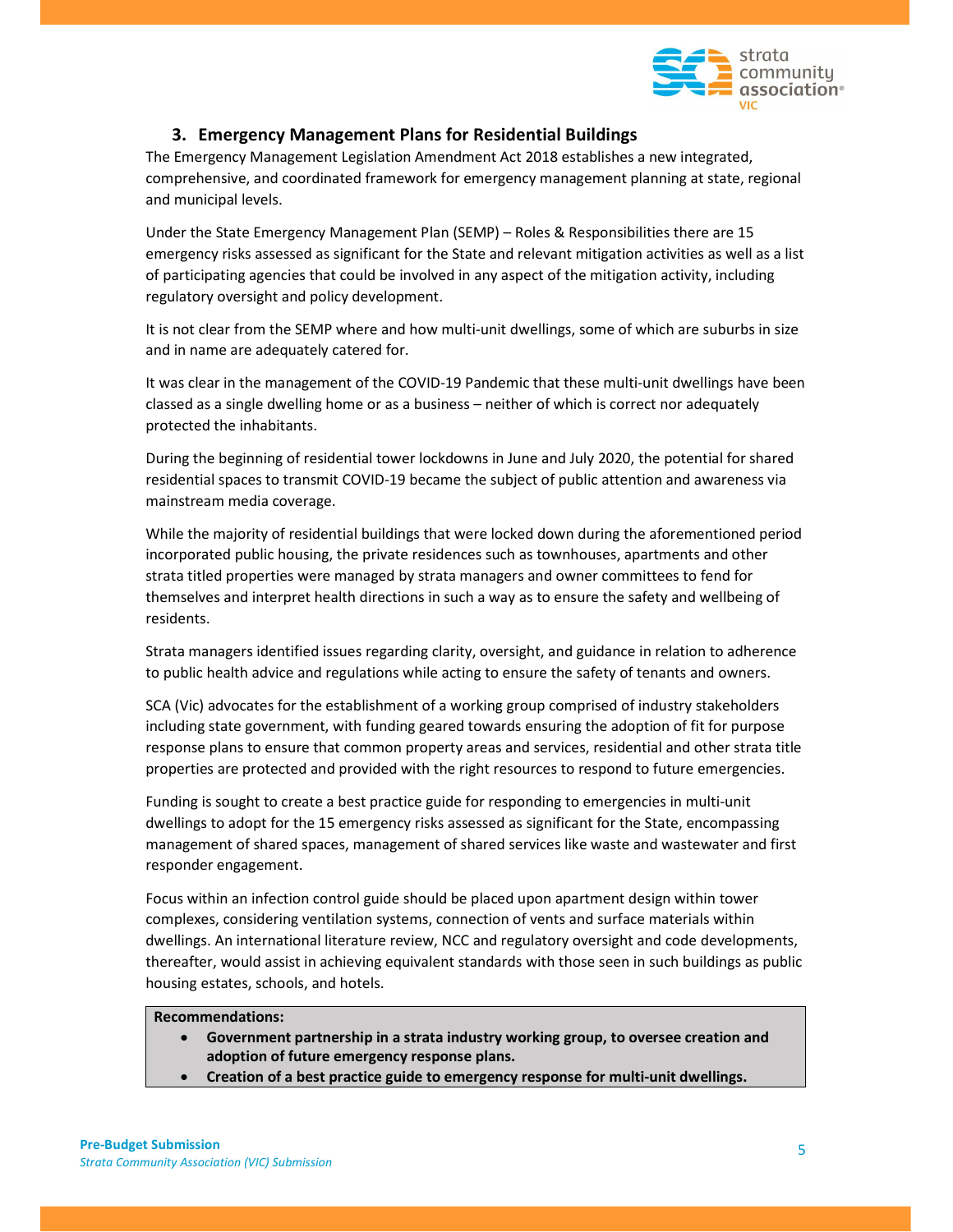

## 4. COVIDSafe Plans Rebate

All multi-unit dwellings must complete a COVIDSafe Plan. Owners of multi-unit dwellings are being penalised unfairly as single dwelling homes do not require to implement a COVIDSafe Plan.

The cost to prepare a Plan commences at \$500 ex GST for QR code registration, printing and installation, site visit assessment, completion, and distribution of the COVIDSafe Plan. Many small schemes have been caught in this new requirement and do not have sufficient funds to cover the expense.

SCA (Vic) therefore calls upon the Victorian Government to provide a COVIDSafe Plan Rebate to multi-unit dwellings to help offset the costs of hiring professional services to provide a COVIDSafe Plan, similar to the COVIDSafe Deep Cleaning Rebate VIC.

Recommendations:

 Establishment of a COVIDSafe Plan rebate scheme for multi-unit dwellings, to alleviate cost burdens of implementation.

## 5. Enabling Adoption of Microgrids, Solar and Electric Vehicles

With the growing need to combat climate change, the Victorian Government is acting to transition to net zero emissions by 2050, and this includes planning for our transition to zero emissions vehicles, starting with reducing Victoria's emissions by 15 to 20 per cent by 2020.

One of the biggest (and growing) sources of greenhouse gas emissions is the transport sector. Zero emissions vehicles using clean, renewable energy, can provide opportunities to achieve significant reductions in greenhouse gases. They will also reduce the amount of air pollution, making our cities and towns more liveable.

Supporting Multi-unit Dwellings to retrofit microgrids from renewable sources will in turn assist the Government in achieving its zero-emissions goals sooner and create jobs.

Existing buildings need to be assessed. This project links to the base building document project as once the original design parameters are determined load calculations will determine the feasibility of converting a building to Photovoltaics (PV) or Electric Vehicle (EV) or both. This project also links to the emergency planning project especially risk number 3 electricity supply outage.

SCA (Vic) therefore calls upon the Victorian Government to provide funding for a feasibility report for the retro fitting of EV, PV, and battery microgrid for Class 2 buildings.

#### Recommendations:

 Funding for a solar panel and battery feasibility report for residential buildings to ensure continuity of electricity supply and meet sustainable development goals.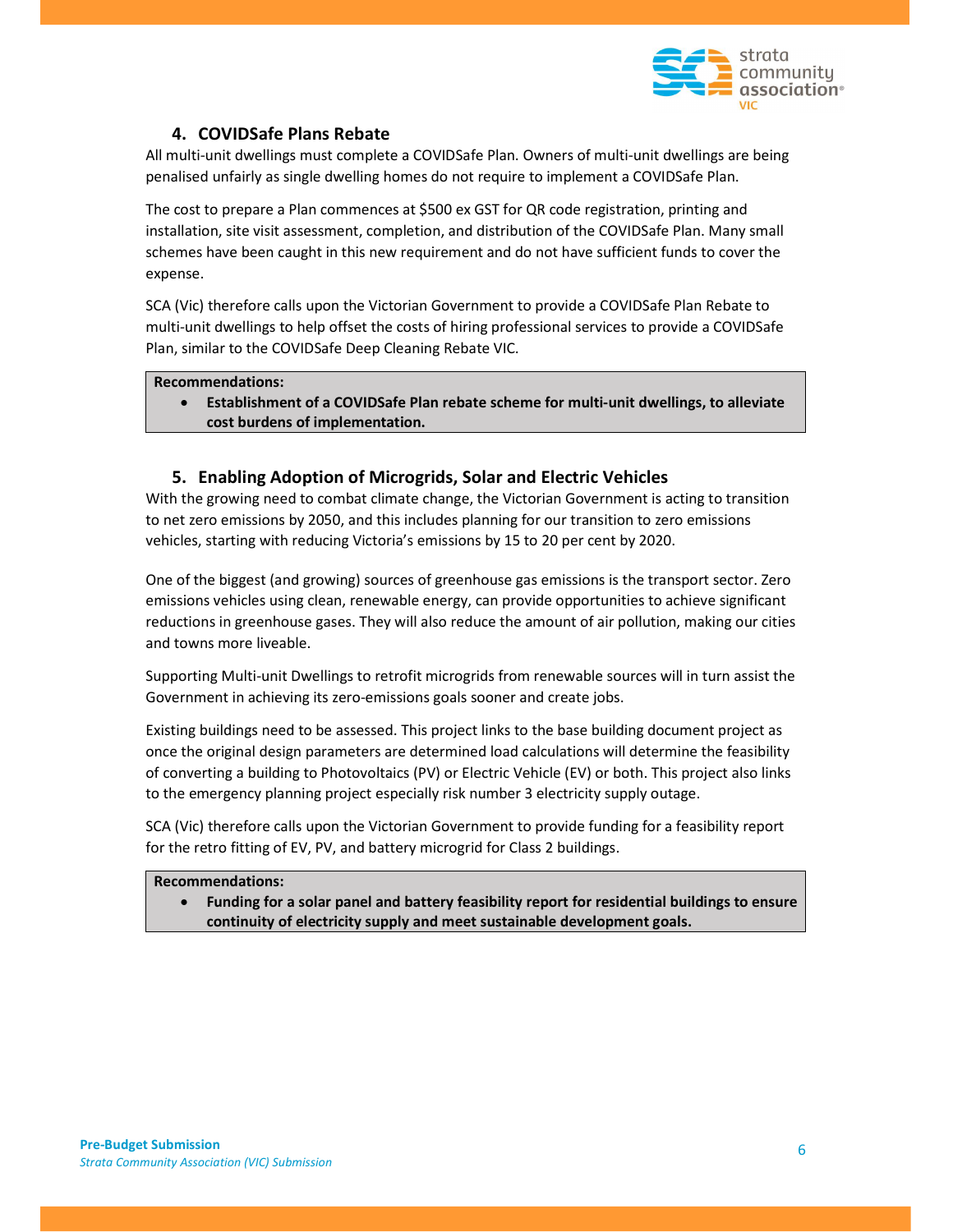

## 6. Fairness in Strata Waste Management

In light of forthcoming reforms proposed in the Victorian Waste Authority and Waste Act (2021), the important role that strata communities play in the process of efficient and sustainable waste management practices cannot be understated.

Responsibility for collection of waste is mostly delegated to local councils throughout Victoria, however, in many cases, via a Section 173 agreement under the local planning scheme, Owners Corporations are obligated to arrange waste collection services privately.

Subsequently, many lot owners are effectively charged twice for waste collection services; once by the Owners Corporation, and then again by local councils, despite no service being provided by the latter.

In a manner reminiscent of practices highlighted in the Royal Commission into Misconduct in the Banking, Superannuation and Financial Services Industry (Financial Services Royal Commission), lot owners have been unfairly charged fees by local councils for no service being provided.

SCA (Vic) urges the Victorian Government to legislate against this practice, and to consider the decisions of several progressive councils which have acted to remedy the situation via provision of equivalent rate relief, in the implementation of the Waste Act.

#### Recommendations:

 Outlaw the unfair charging of strata communities for waste collection by local councils where obligations already exist for waste collection to be completed by private companies.

## 7. Transforming Recycling

By 2046, Victoria is expected to produce 40% more waste than it did in 2017–18 and the important role that strata communities play in the process of efficient and sustainable waste management practices cannot be understated.

How the proposed new changes will be delivered for multi-unit dwellings:

- By 2030 a new 4-bin waste and recycling system will be standard for households across the state.
- By 2022–23 a container deposit scheme will be introduced so that empty cans and bottles can be swapped for cash.

These are worthwhile initiatives, but funding and research is required to understand how this works in multi-unit dwellings, what this change means for planning and better apartment designs, especially the management of organics.

SCA (Vic) calls upon the Victorian Government to fund a research and development program for multi-unit dwellings to find sustainable solutions based on the people who live in the buildings, not based on the planners', architects', and commercial businesses' ideas.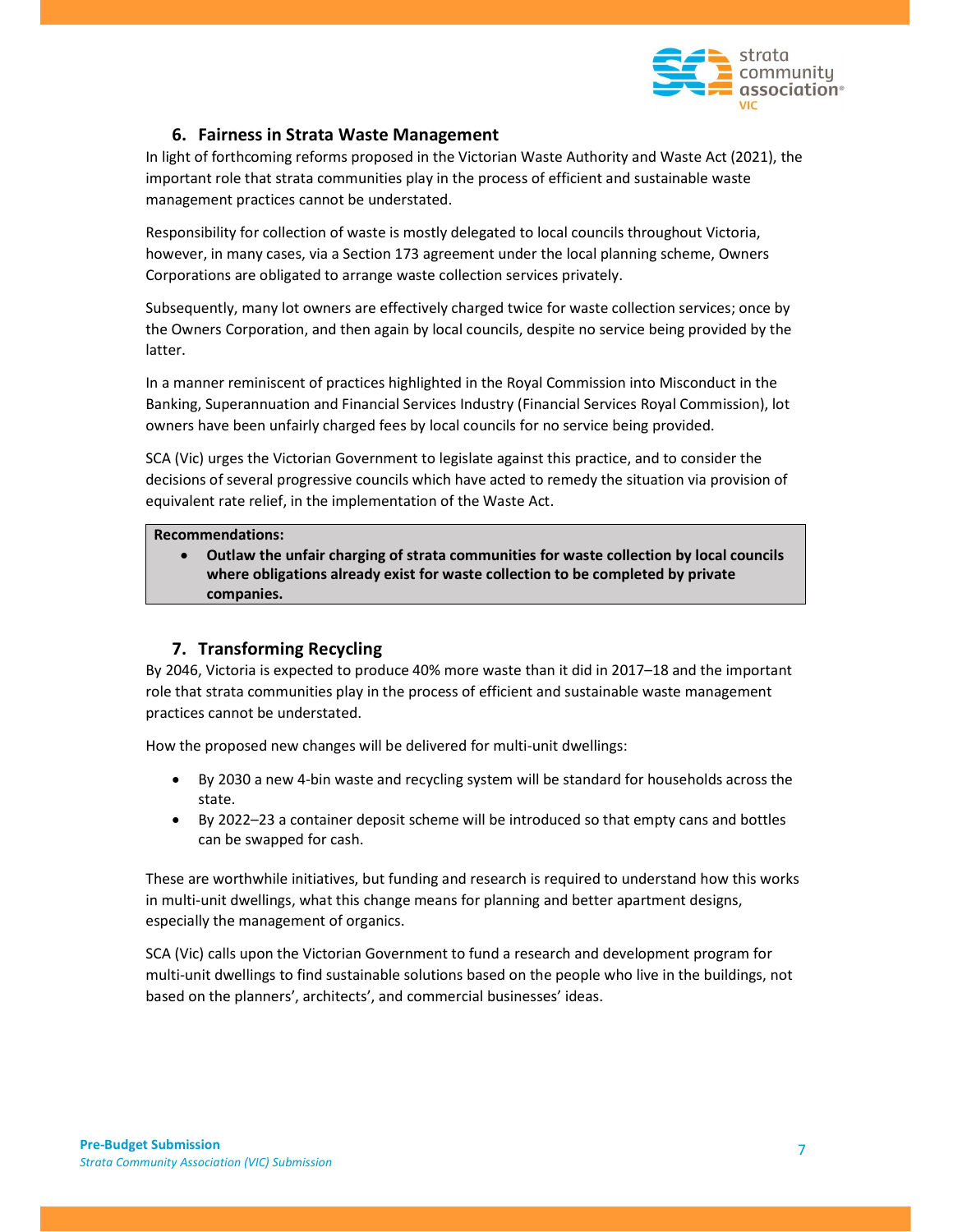

Once behaviours and education measures are understood, the business and commercial sectors will be able respond with appropriate solutions, and effective legislation can follow.

#### Recommendations:

 Commission a review, or feasibility report into sustainable recycling solutions within multi-unit dwellings based on residents' input.

#### 8. Embedded Networks

In February of 2021, SCA (Vic) filed a submission with the Department of Environment, Land, Water and Planning (DELWP) concerning the proposed Embedded Networks ban put forward by the government at the last State Election.

In the submission, the need to ensure protection of legacy embedded networks within existing multi-unit structures was identified, so as not to unfairly target owners and renters with burdensome cost barriers to replacement or upgrades of fixtures to meet the new guidelines.

Electricity Retailers have indicated that they do want to take over a legacy embedded network because of the cost to provide a compliant NMI meter for those customers who want to opt out.

Specifically, SCA (Vic) has advocated for appropriate support to be directed towards retrofitting existing embedded network infrastructure to meet forthcoming new regulations, in the event that no such protections exist for this infrastructure.

SCA (Vic) calls upon the Government to provide a rebate scheme to allow residents in a noncompetitive embedded network structure to claim the installation cost of a new NMI meter.

#### Recommendations:

- Funding support for the retrofitting of embedded network infrastructure on residential buildings.
- Grandfathering of legacy network infrastructure in new regulations.

#### 9. Additional Proposals

The proposals above summarise the bulk of SCA (Vic)'s submission to Treasury, however, there are several additional proposals that we seek to ensure appropriate accounting for in the 2021-2022 Budget.

- Funding towards common property accessibility upgrades cases in Victoria, New South Wales and Queensland have determined that Owners Corporations provide a service, and as such, that there is a duty to upgrade common property to meet any and all 18 attributes of the Discrimination & Disabilities Acts. Since Owners Corporations cannot access the NDIS, funding is required for applications to retrofit doors, ramps, and other infrastructure to meet these requirements, as is also stipulated by the Sustainable Development Goals.
- Training and mentoring programs for Strata professionals SCA (Vic) supports funding towards the development of courses aimed at ensuring compliance with recent changes to the Owners Corporations Act (2006).
- The establishment of a Strata Ombudsman.